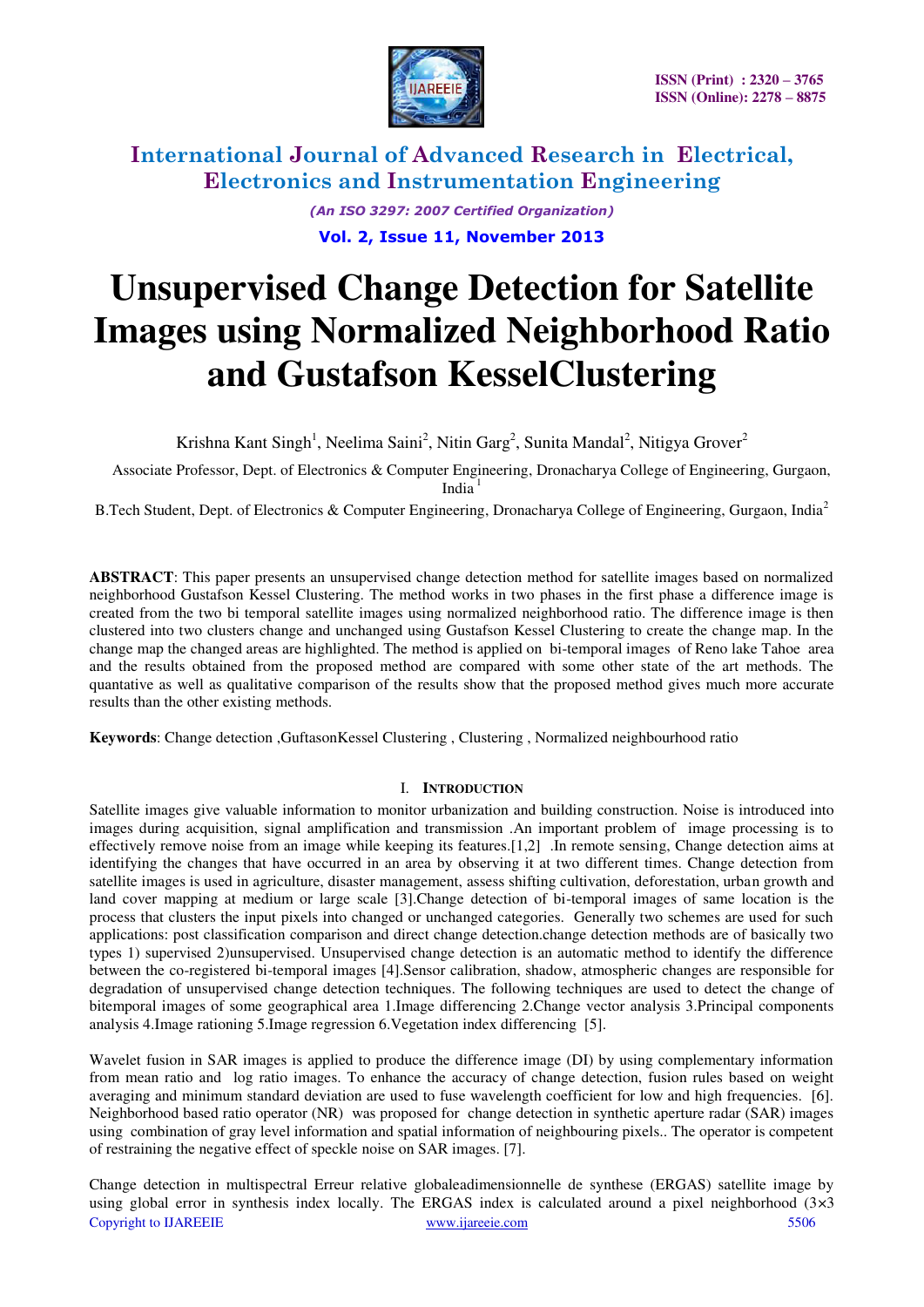

*(An ISO 3297: 2007 Certified Organization)* 

## **Vol. 2, Issue 11, November 2013**

window)processing simultaneously all the spectral bands in remote sensing image for generating change image[8]. Bruzzone and Prieto proposed two methods based on Bayesian inferencing and Markov random field (MRF) for change detection using the difference image. The first method considers that the pixels of the difference image are independent of their spatial location and permits the automatic threshold for reducing the error in change detection. The second method uses the spatial contextual information of pixels based on their neighborhood for detecting the difference between bitemporal images [9].In this paper , the inclusion of spatial and contextual information issued from local textural statistics and mathematical morphology is proposed for obtaining high detection accuracy. To perform change detection, two architectures, initially developed for medium resolution images, are adapted for VHR: Direct Multi-date Classification and Difference Image Analysis[10].An unsupervised change detection technique is proposed for detecting changes between bitemporal images by fusing the absolute difference and change vector analysis using wavelet fusion rules .The kohonen clustering network is used to generate the final change map[11].Unsupervised changedetection in bitemporal remote sensing images uses a technique that involve spectral change in difference images and hybrid genetic FCM. PCA is applied on these images to create a feature vector space. The change detection is obtained by dividing the feature vector space in to two cluster using hybrid Genetics FCM [12]. an unsupervised change detection technique for multispectral satellite images was proposed .This method works in three phases. In the first phase, three difference images namely log ratio, change vector analysis and nearest neighborhood ratio are created. In the next phase, a feature vector space is created with these difference images using principal component analysis. In the final phase, a change map is created which highlights the changed areas using Self Organizing Map [13]. MCVA (median change vector analysis) change detection has been proposed for multiclass change detection. This algorithm produces multiclass change map by using feature space containing direction cosine values of both change vector and median vector [14].A recent supervised technique proposed in [15] ,generates the difference image using the normalized neighborhood ratio and PNN *.* The log likelihood ratio test is used to classify the pixels of the difference image into changed and unchanged classes to create a change map*.*

#### II. **PROPOSED METHOD**

Let us consider two satellite images I<sub>1</sub> and I<sub>2</sub> of size M  $\times$  N taken at time t<sub>1</sub> and t<sub>2</sub> which are co-registered with respect to each other. Flow chart of the proposed method is shown in fig1.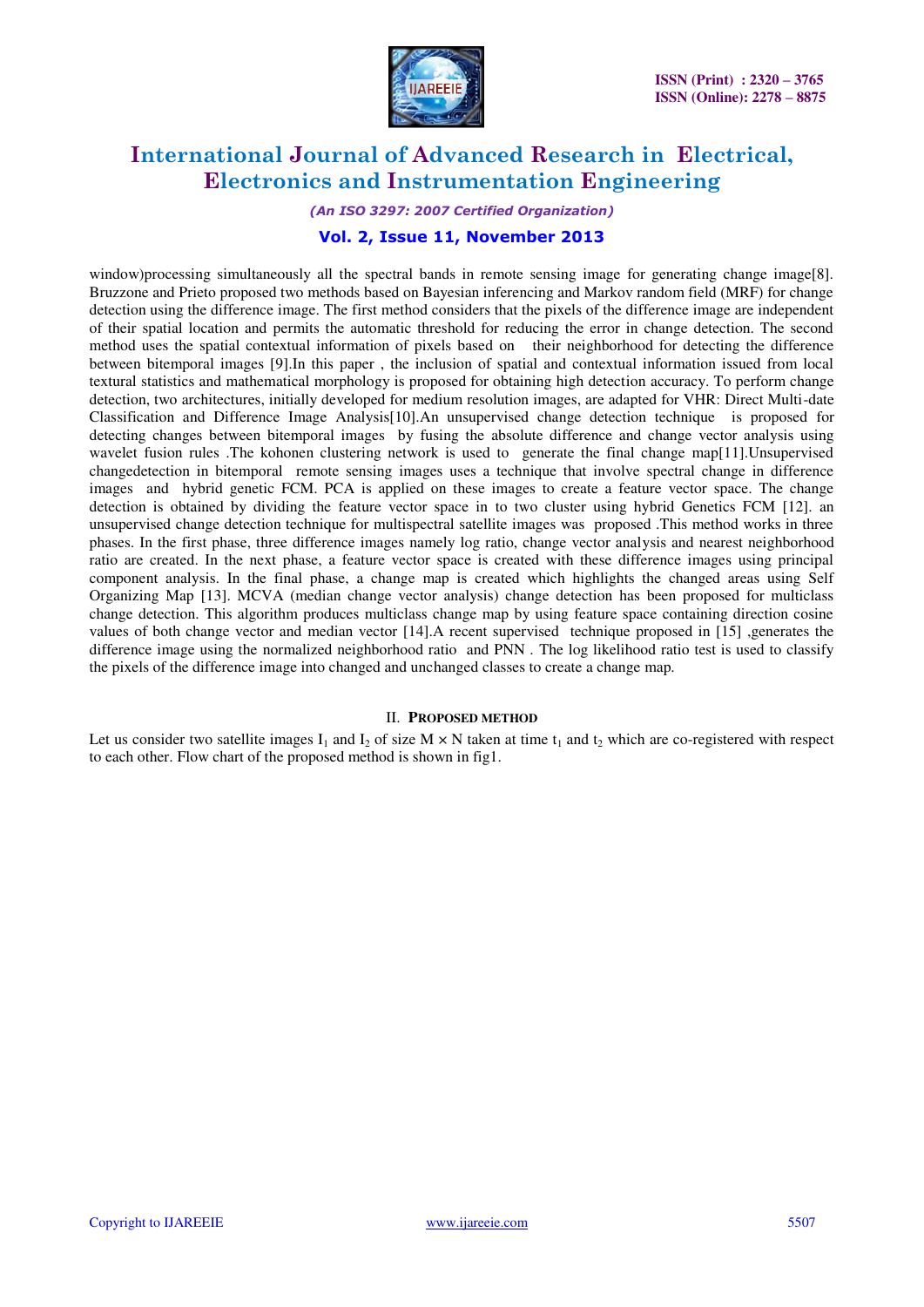

*(An ISO 3297: 2007 Certified Organization)* 

## **Vol. 2, Issue 11, November 2013**



Fig.1 Flowchart of the proposed method

#### *A. Creation of Difference Image*

The proposed method of finding the difference image overcomes the effect of speckle noise. The difference image can be computed using normalized neighborhood ratio [15], represented byequation 1,

$$
X = \delta \frac{\max\{I_1(k), I_2(k)\} - \min\{I_1(k), I_2(k)\}}{\max\{I_1(k), I_2(k)\} + \min\{I_1(k), I_2(k)\}} + (1 - \delta) \frac{\sum_{i \in N} \max\{I_1(i), I_2(i)\} - \min\{I_1(i), I_2(i)\}}{\sum_{i \in N} \max\{I_1(i), I_2(i)\} + \min\{I_1(i), I_2(i)\}}
$$
(1)

where  $\delta = \frac{\partial N}{\mu_N}$ .

The first term computes the normalized ratio of the pixel under consideration and the second term computes the sum of the normalized ratio of the pixels in the  $w \times w$  neighborhood N of the pixel under consideration.  $\sigma_N$  and  $\mu_N$ are the variance and mean of the gray level in the neighborhood respectively.

#### *B. Clustering using Gustafsonkesselclustering(GKC)*

Gustafson andkessel introduced adaptive distance norm to measure the distance between clusters using fuzzy covariance matrix.

$$
F_i = \frac{\sum_{k=1}^{n} (u_{ik})^m (x_k - Y_i)(x_k - Y_i)^T}{\sum_{k=1}^{n} (u_{ik})^m}
$$
(2)

The distance  $d_{ikA_i}$  is calculated as

$$
d_{ikA_i} = \sqrt{(x_k - Y_i)^T A_i (x_k - Y_i)}
$$
(3)  
Copyright to IJAREEIE  
www.ijarecie.com (3)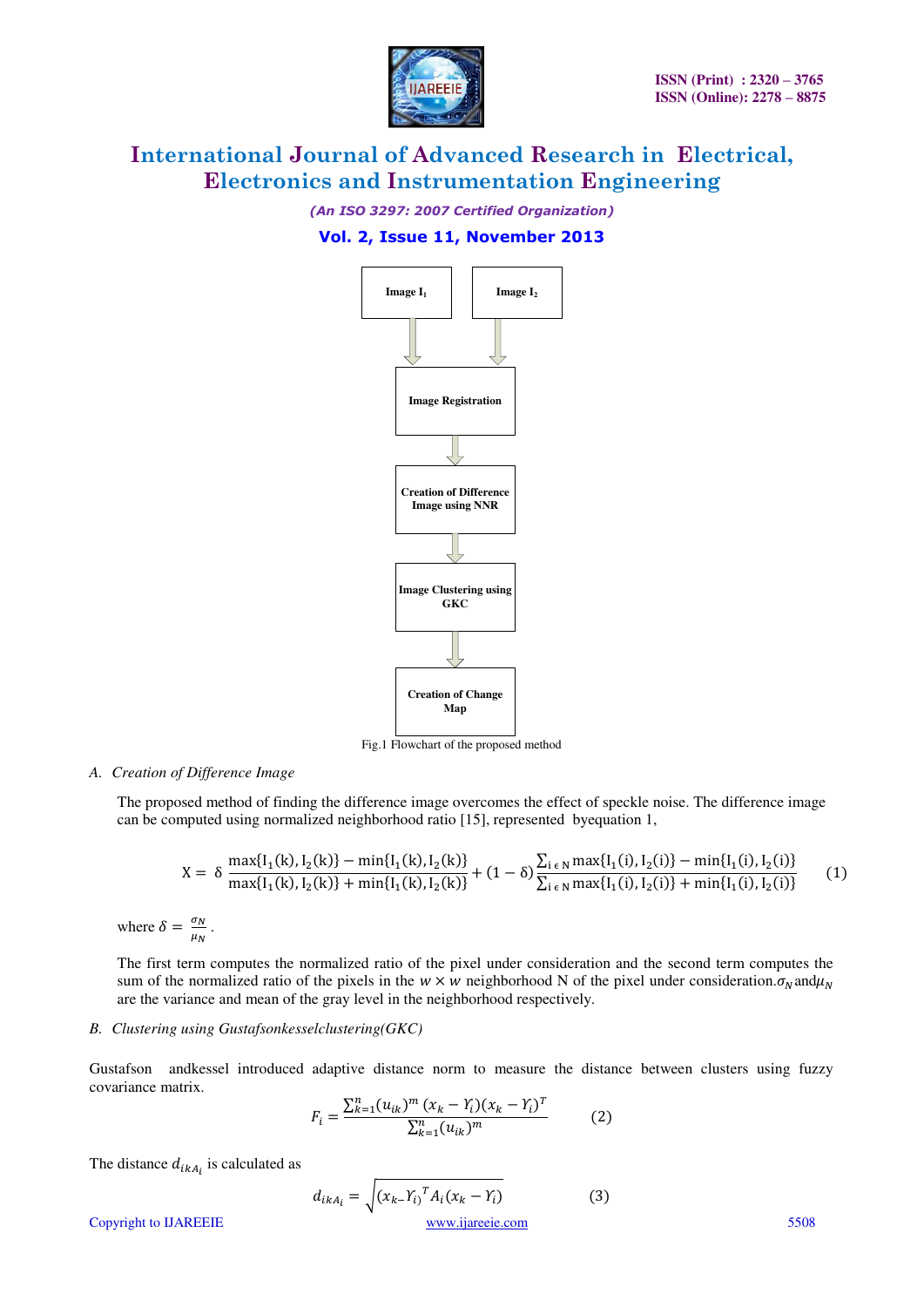

*(An ISO 3297: 2007 Certified Organization)* 

## **Vol. 2, Issue 11, November 2013**

Where the norm inducing matrix  $A_i = [\rho_i det(F_i)^{1/\eta}] F^{-1}$ ,  $\eta$  is a predefined constant which control the shape of the cluster

The membership of the sample  $x_k$  to cluster center  $Y_i$ 

$$
u_{ik} = \sum_{j=1}^{c} \left(\frac{d_{ikA_i}}{d_{jkA_i}}\right)^{-2/(m-1)}
$$
(4)

, for  $1 \le i \le c$  and  $1 \le k \le n$ , where cis the number of cluster. The cluster center is updated by Eq 5.

$$
Y_{i} = \frac{\sum_{k=1}^{n} u_{ik}^{\mu} x_{k}}{\sum_{k=1}^{n} u_{ik}^{\mu}}
$$
(5)

for  $1 \leq i \leq k$ 

The objective function  $f_m$  will now be of the form

$$
J_{m(X;U,V,A)} = \sum_{i=1}^{c} \sum_{k=1}^{n} (u_{ik})^{m} D_{ikA_{i}} \quad (6)
$$

Where  $D_{ikA} = d_{ij}^2$ 

### *C. Change Map*

Two cluster centers,  $\gamma_1$  and  $\gamma_2$  are obtained by applying KCN denoted by  $\gamma_{w_c}$  and  $\gamma_{w_u}$  for clusters  $w_c$  and representing changed and unchanged clusters respectively. Each pixel of the image  $\bar{X}$  is assigned to one of the two clusters formed using eq. (6) . Based on the distance of each pixel from the cluster center, the pixels are assigned to the cluster having minimum distance. Final binary change map is created as

$$
cm(x,y) = \begin{cases} 1, & \| X(m,n) - \gamma_{w_c} \| \le \| X(m,n) - \gamma_{w_u} \| \\ 0, & otherwise \end{cases}
$$
(6)

 is the Euclidean distance.The image consists of zeros and ones indicating "unchanged" and "changed areas" respectively

#### III. **EXPERIMENTAL RESULTS AND DISCUSSIONS**

The data set is taken from [16], the bitemporal images of partsof Reno–Lake Tahoe area acquired on August 5, 1986, and August 5, 1992 as shown in fig. 2 (a) and (b) is used for qualitative and quantitative in this paper.The algorithm was implemented in Matlab R2009a. Fig.2 (c) shows the ground truth of the change detection map obtained by manual analysis. The qualitative as well as quantitative comparison of the proposed algorithm was done with EM based approach [9], MRF based method [9] PNN based method [15] .



Fig.2(a) Image acquired on August 5, 1986. (b) Image acquired on August 5, 1992 (c) Ground truth of the change detection map obtained by manual analysis.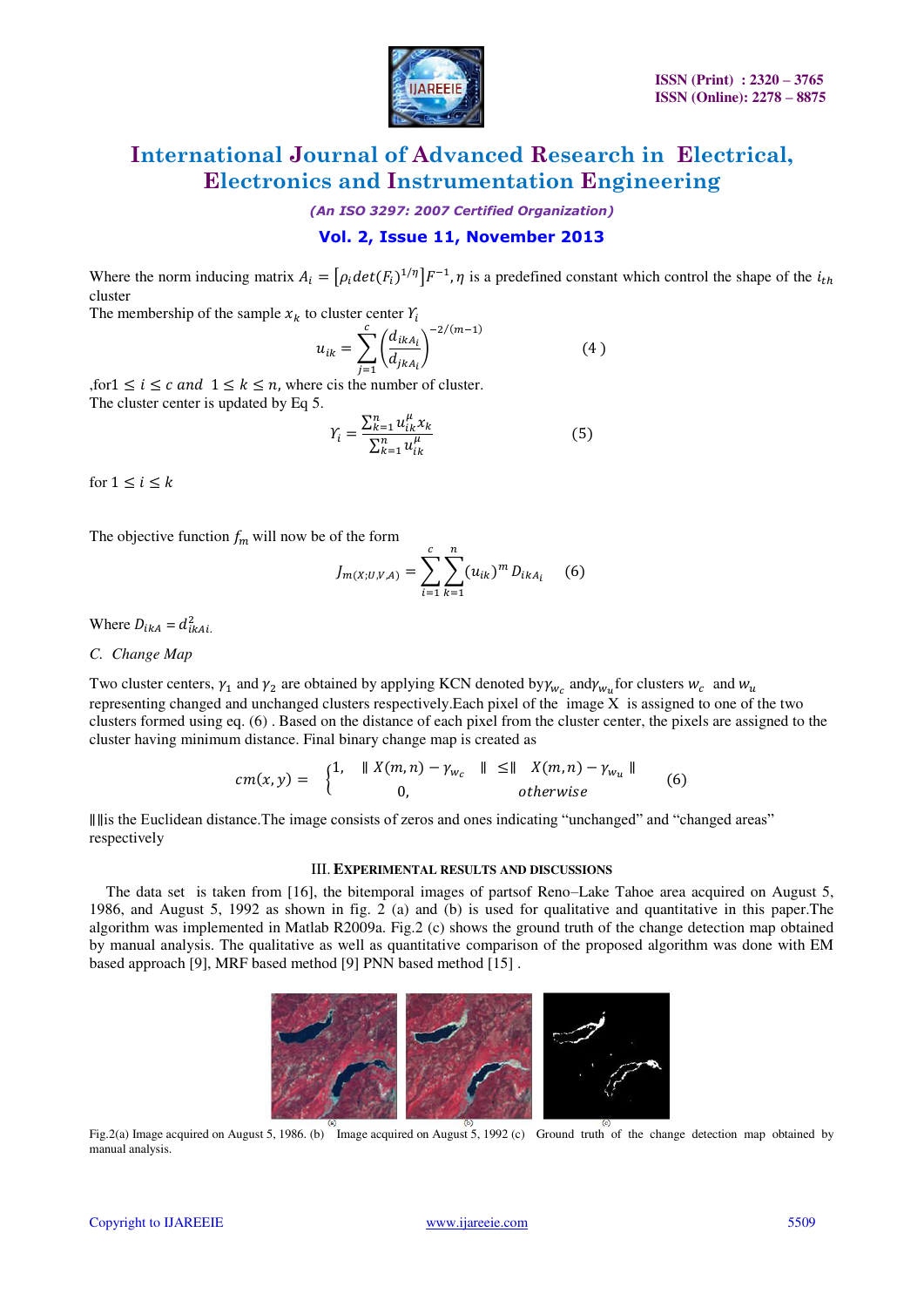

*(An ISO 3297: 2007 Certified Organization)* 

## **Vol. 2, Issue 11, November 2013**

For quantitative comparison ,the change detection mask obtained from each method and the ground truth image was used. Quantitative assessment of the proposed change detection method is done in following manner by using the criteria given in [17]. The following parameters were used:

First, calculate FN (False Negative), the number of changed pixels wrongly identified as unchanged pixels; second calculate FP (False Positive), the number of unchanged pixels identified as changed pixels. The overall error (OE) is the sum of FN and FP. Third, calculate TP (True Positive), the number of changed pixels correctly identified and TN (True Negative), the number of pixels correctly identified as unchanged for determining percentage correct classification (PCC) given by

$$
PCC = ((TP + TN)/(TP + FP + TN + FN))
$$

The values of the abovementioned metrics for different methods are shown in table I. The results show that the proposed algorithm has highest overall accuracy, i.e., 98.31% and lowest omission error as compared to the other methods. It can be seen from fig. 3(a) and 3(b) that the results of EM and MRF based methods are quite unsatisfactory. They have low overall accuracy and high omission error.



Fig.3 Change detection results obtained from various methods (a)EM based approach (b) MRF based approach (c) NSCT method (d) Proposed algorithm(PA)

| Method      | FP   | FN  | OЕ   | <b>PCC</b> |
|-------------|------|-----|------|------------|
| EМ          | 1831 | 346 | 2177 | 96.67      |
| <b>MRF</b>  | 2325 | 318 | 2643 | 95.96      |
| <b>NSCT</b> | 1122 | 79  | 1201 | 98.16      |
| PА          | 1082 | 24  | 1106 | 98.31      |

TABLE I STATISTICAL ACCURACIES OF CHANGE DETECTION FOR DIFFERENT METHODS